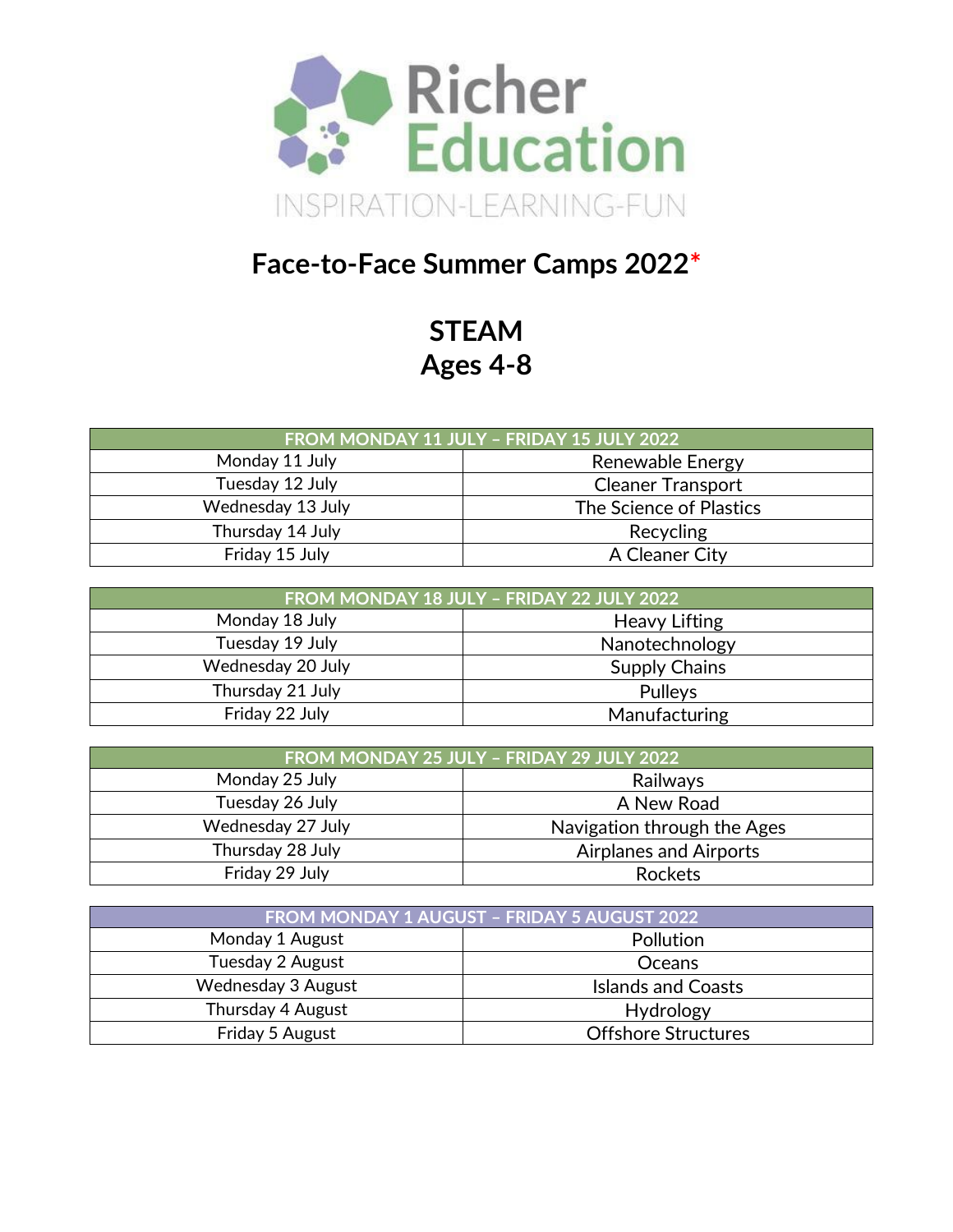

## **Face-to-Face Summer Camps 2022\***

**STEAM Ages 4-8**

| FROM MONDAY 8 AUGUST - FRIDAY 12 AUGUST 2022 |                         |  |
|----------------------------------------------|-------------------------|--|
| Monday 8 August<br><b>Spy Training</b>       |                         |  |
| Tuesday 9 August<br>Detective Work           |                         |  |
| Wednesday 10 August                          | <b>Secret Messages</b>  |  |
| Thursday 11 August                           | Cryptology              |  |
| Friday 12 August                             | <b>Covert Chemistry</b> |  |

| FROM MONDAY 15 AUGUST - FRIDAY 19 AUGUST 2022 |                           |  |
|-----------------------------------------------|---------------------------|--|
| Monday 15 August                              | <b>Good Foundations</b>   |  |
| Tuesday 16 August<br><b>Brick and Timber</b>  |                           |  |
| Wednesday 17 August                           | <b>Building Bridges</b>   |  |
| Thursday 18 August                            | <b>Building Materials</b> |  |
| Friday 19 August                              | Planning a City           |  |

| FROM MONDAY 22 AUGUST - FRIDAY 26 AUGUST 2022   |                             |  |
|-------------------------------------------------|-----------------------------|--|
| Monday 22 August                                | <b>Feats of Engineering</b> |  |
| <b>Archaic Archaeology</b><br>Tuesday 23 August |                             |  |
| Wednesday 24 August                             | <b>Ancient Art</b>          |  |
| Thursday 25 August                              | <b>Ancient Numbers</b>      |  |
| Friday 26 August                                | The Pre-historic Age        |  |